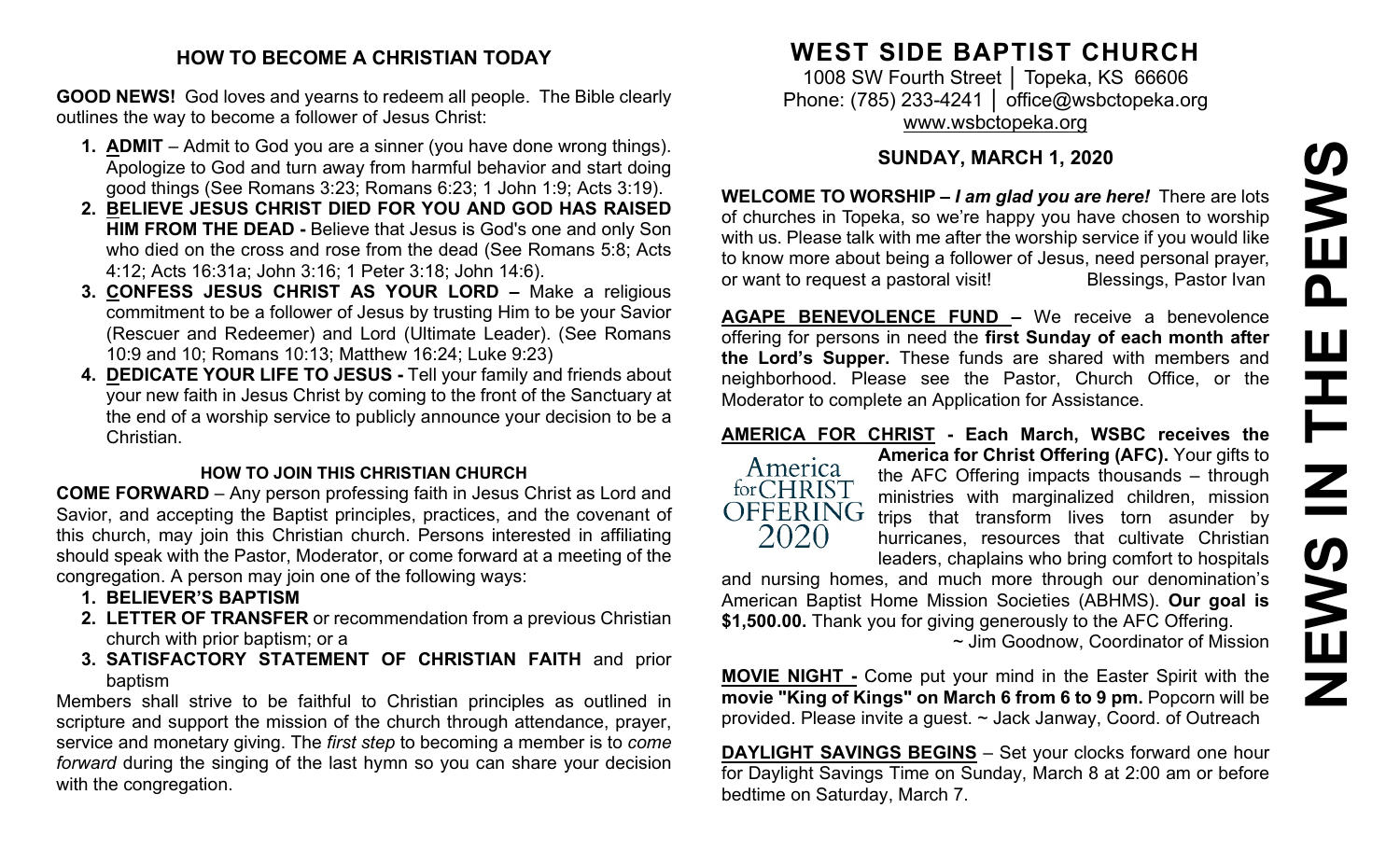**BACK TO BETHEL** - We will once again be providing a meal and message at **Bethel Neighborhood Center in Kansas City, KS, on each 5th Friday evening.** We will meet at the church and leave in the church van no later than 4:00pm. The other 5th Friday dates are **May 29th, July 31st and October 30th.** Please consider helping with this fun and fulfilling ministry. If you have questions, please contact Jim Goodnow at 246-1807 or [jim.goodnow@sbcglobal.net.](mailto:jim.goodnow@sbcglobal.net)

**BIBLE STUDY** – **Bible Study at 10:30 am every Wednesday in Holmer Hall.** Come for the one-hour small group study of "**THE GOSPEL OF MATTHEW."** Bible studies are free and open to the public.

**CAMP SCHOLARSHIPS** - The Church Camp Scholarship program is underway for all children and youth to earn up to \$100.00 each to help them go to a summer camp. Students earn points for registering their attendance AND for volunteering to help others. **CAMP REGISTRATIONS and PAYMENT are due Wednesday, April 29.** See Pastor today for camp information, registration form, or to make payment arrangements.

#### **CHILDRENS ACTIVITY BAGS AND BULLETINS – We are glad to have**



**children in worship!** Activity bags filled with coloring pages, crayons, and other items are available for preschool and elementary-aged children near the sanctuary door. **Enjoy the bags and children's bulletins**. Please take home your artwork. Place the bags on the front pew after the worship service so we can restock them.

**EASTER EGG HUNT –** Outreach will sponsor an Easter Egg Hunt for the children (toddler-5th grade) on **Sat., April 11 at 2:00 pm**. We need a person to spearhead efforts to collect individually wrapped candy and plastic eggs.

#### **EASTER FLOWERS ORDERS DUE – The deadline for ordering Easter flowers is Monday, March 9 (see insert).**

Please give your order form and payment to an Usher or drop-off in the Church Office. Lynda will call in the order Tuesday, March 10. Flowers will be delivered in time for Easter on Sunday, April 12. Please see Lynda in the Church Office for details, to place multiple orders, or to make payment arrangements.



#### **WEEKLY CALENDAR**

#### **SUNDAY, MARCH 1**

| $9:15$ am  | <b>Sunday School</b> |
|------------|----------------------|
| $10:30$ am | Worship Service (S)  |

#### **MONDAY, MARCH 2**

| <b>Baby Closet</b> |
|--------------------|
|                    |

#### **TUESDAY, MARCH 3**

| $5:30 \text{ pm}$ | Ladies Night Out @ Red Robin             |
|-------------------|------------------------------------------|
| $5:30 \text{ pm}$ | Men's Night Out @ Freddy's on Wannamaker |
| $6:00 \text{ pm}$ | Men's Chorus (FH)                        |

#### **WEDNESDAY, MARCH 4**

| $10:30$ am        | Bible Study – The Gospel of Matthew (HH) |
|-------------------|------------------------------------------|
| $3:30 - 5:30$ pm  | Fruit & Vegetable Food Pantry (FH)       |
| $5:00 - 7:00$ pm  | <b>Baby Closet Ministry</b>              |
| $5:30 - 6:00$ pm  | Free Supper (FH)                         |
| $6:00 - 7:00$ pm  | <b>WWW Bible Clubs</b>                   |
| $7:00 \text{ pm}$ | Choir Practice (S)                       |
|                   |                                          |

#### **THURSDAY, MARCH 5**

| $1:00 - 3:00$ pm | <b>Baby Closet Ministry</b> |
|------------------|-----------------------------|
|------------------|-----------------------------|

# **FRIDAY, MARCH 6**<br>6:00 pm

Movie Night "King of Kings" (HH)

#### **SATURDAY, MARCH 7**

| $1:30$ pm | <b>Worship Team</b> |
|-----------|---------------------|
|-----------|---------------------|

#### **SUNDAY, MARCH 8**

| $9:15$ am | <b>Sunday School</b> |
|-----------|----------------------|
| 10:30 am  | Worship Service (S)  |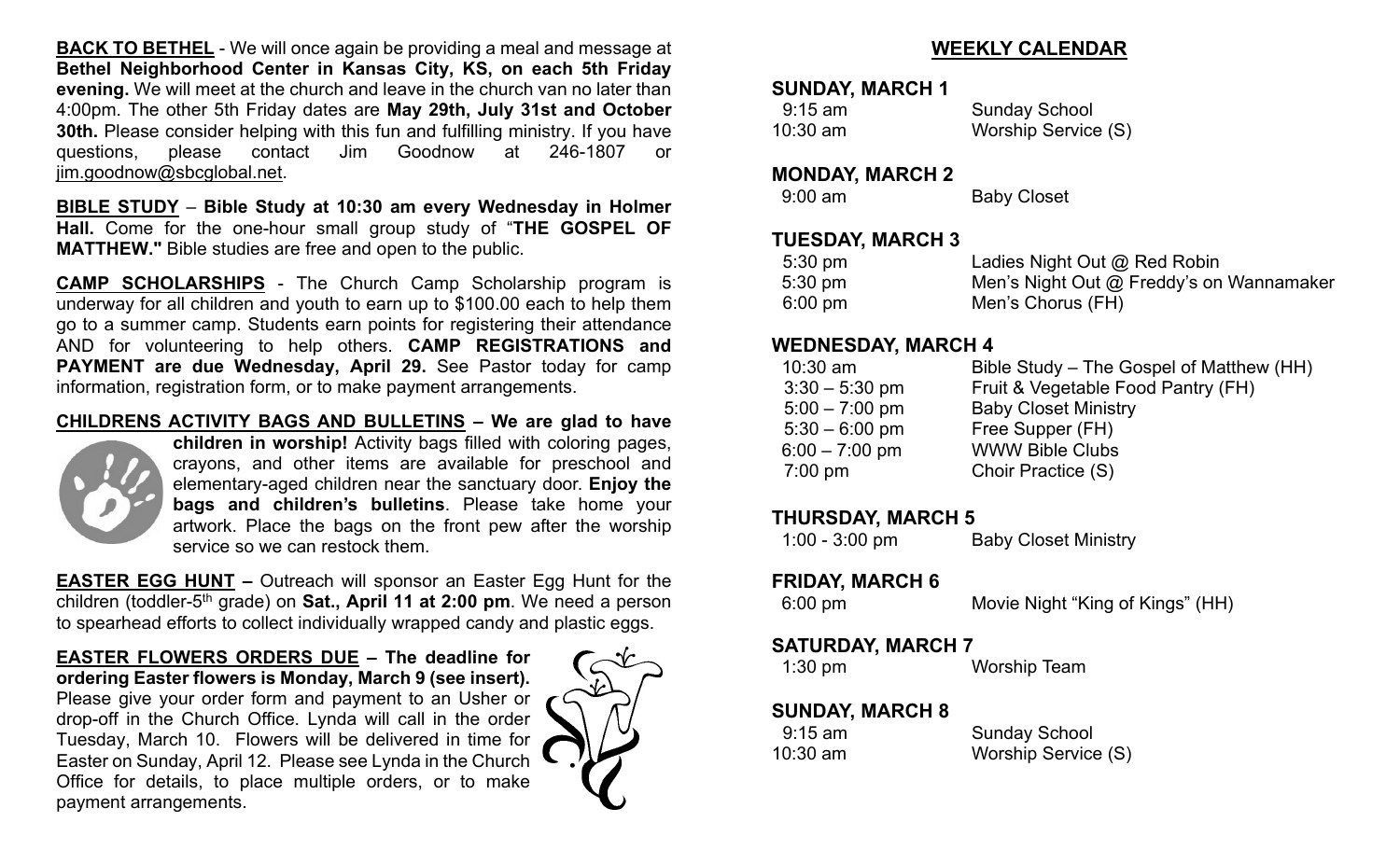# **OUR THOUGHTS AND PRAYERS**

Albert, Henry – Lou Gehrig's (Karen & Janice Kirby's cousins' husband)

Carpenter, Al & Bradley – Health concerns

Carpenter, Harry and Pat – Health concerns

Church in Belgium, Luxembourg, Netherlands (23-29 February 2020)†

Church in Ireland; UK (Eng., N. Ireland, Scotland, Wales) (1-7 March 2020)†

## **Cripe, Brinley Mae – Newborn, Monday, Feb. 24: Amy & Jared Cripe**

Davis, Valarie – Health concerns (Bev. McCurdy's neighbor and friend) Gilmore, Jessica – Health concerns

Goff, Jim – Health concerns

Human Trafficking / Sexual Slavery

International Ministries and Missionaries (Global Servants)

Jones, Gwen – Health concerns (Potwin Presbyterian)

Lewis, Joanna – Health concerns (Nelda and Jack Janway's grandniece)

Lightcap, The Very Rev. Torey – Health (Dean of Grace Epi. Cathedral)

Longstaff, Judy and Ernie – Health concerns

Lundgren, Hilda – Health concerns

Lynch, Holly – Health concerns (Nancy Oshe's daughter)

Mansfield, Virginia – Health concerns

May, Nancy – Health concerns

May, Steve – Health concerns

McCullough, Mark – Health concerns and health of coworkers

Merrifield, Marie – Health concerns

Morris, Don and Molly – Health concerns; hospice

Poe, Becky & Terry – Health concerns

Shaw, Nelis – Health concerns (Potwin Presbyterian)

Springer, Keith – Health concerns (Marianne Spano's brother)

Springer, Larry – Health concerns (Marianne Spano's brother)

Swank, Kim – Health concerns

United Methodist denomination (General Convention in May) Ward Meade Neighborhood

Wigfield, Hazel – Concerns (Bev McCurdy's sister-in-law) WWW Kids Bible Club

Zab, Lola – Health concerns (Marianne Spano's sister)

*†Ecumenical Prayer Cycle "In God's Hands - Common Prayer for the World" from the World Council of Churches (https://www.oikoumene.org/en/resources/prayer-cycle)*

#### **HOMEBOUND & CARE FACILITIES:**

\*Cunningham, June – Brewster Place \*Landis, Etta – Capital Ridge \*Dell, Shirley & Larry \*Lundgren, Hilda \*Goodnow, Grace \*Farrar, Helen –Plaza West \*Merrifield, Marie – Lexington P. \*Haney, Gerald \*Moody, Rogene – Homestead \*Hunter, Russ \*Pasley, Ken - Brookdale \*Johnson, Mary Lou – Aldersgate \*Penny, Theo \*Kieffer, Alice \*Perkins, Edward

\*Smith-Tindall, Hazel – Ottawa

**FOOD PANTRY - The Free Fruit & Vegetable Food Pantry is now open every Wednesday, 3:30-5:30 pm. Clients MUST provide a PHOTO I.D. with current address (including apartment number, if applicable)** *every visit* **for identification. If the address is incorrect, the client must provide a piece of US Postal Mail with name and current address. Clients without identification must see the Program Supervisor.** Call the Church Office at (785) 233-4241 for more information. Equal Opportunity. \*All food is available at no cost.

# **HOSPITAL & EMERGENCIES –** If you or a loved one is admitted to the



hospital for an emergency or for surgery, **the hospital staff and chaplains' office will NOT contact the Church Office or the Pastor**. **You or a family member must call the Church Office at (785) 233-4241 or the PASTOR at HOME (785) 267-0936**. Pastor is willing to visit the hospital and pray prior to surgeries.

**FINANCIAL GIVING** – Thank you for the generous support of the work of God in and through West Side Baptist Church. Donations report:

|                           | 02-23-2020 |          |    | Y-T-D       |  |
|---------------------------|------------|----------|----|-------------|--|
| <b>General Fund</b>       |            | 5,840.00 |    | \$37,069.92 |  |
| <b>Building Fund</b>      | \$         | 170.00   |    | 585.00      |  |
| <b>Sunday School</b>      | \$         | 14.00    | \$ | 80.75       |  |
| Fellowship/Benevolence \$ |            |          | \$ | 380.00      |  |
| <b>Baby Closet</b>        | Æ          |          | S  | 25.00       |  |